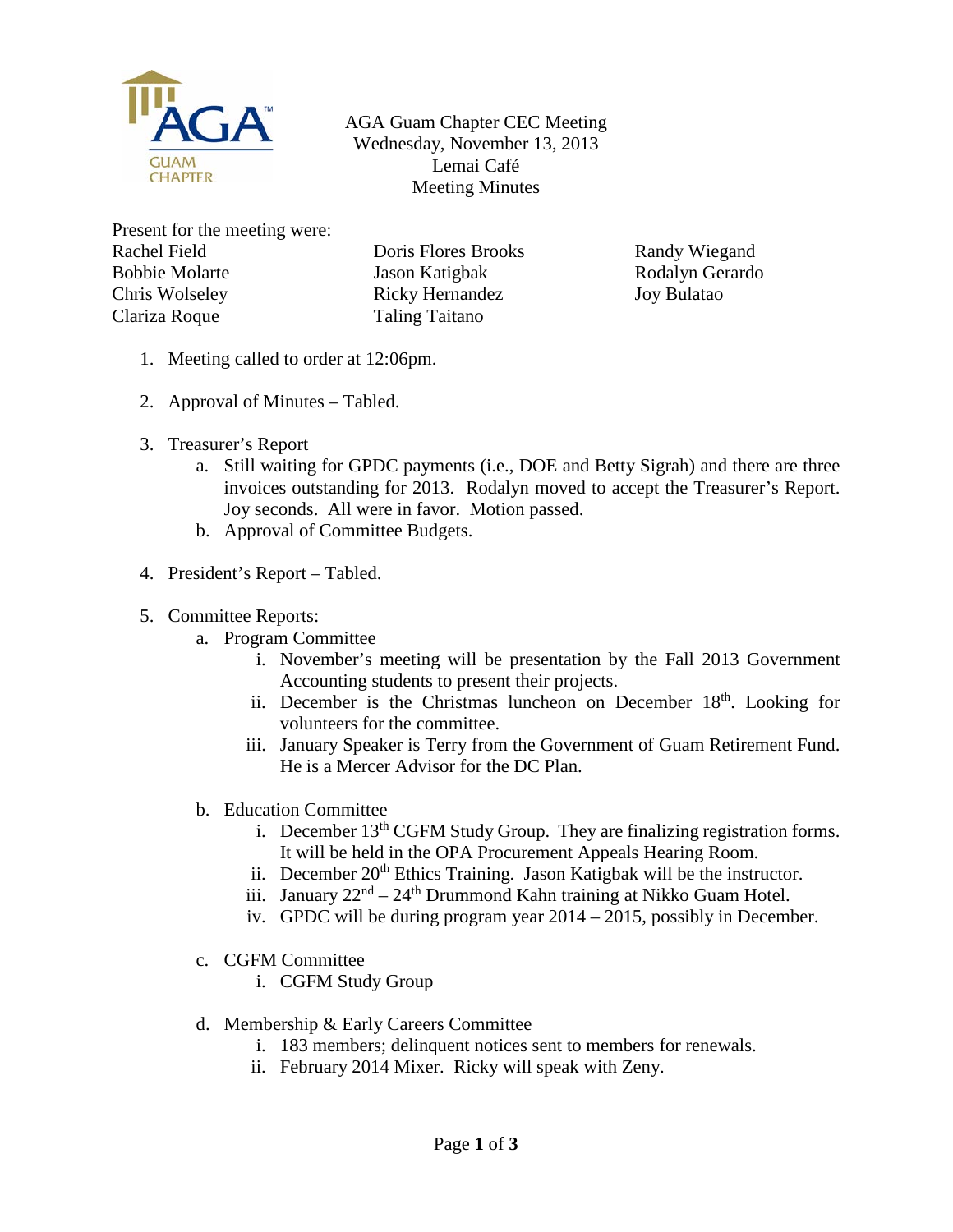- e. Accountability Committee
	- i. Best CCR FY 2012 Contest. Received nine CCRs are received. Three judges from the private sector will be asked to judge. Needs a volunteer to audit the rating sheets as an independent reviewer. They should not be from the agencies who submitted a CCR. Would like to award the winners during the November meeting. If not, by December 2013. Awards will be given to three winners: Bronze, Gold, and Platinum.
- f. Community Service Committee. A lot of these are not items that are not budgeted. i. Donation to Philippines
	- 1. There is still a \$500 check for presentation to the Philippines.
		- 2. Matching from AGA members for donation. Release a letter to the membership if it's approved.
		- 3. Make checks payable to AGA Guam Chapter.
		- 4. Deadline to submit donations is November 30, 2013.
		- 5. Minimum to donate the \$2,000.
		- 6. Chris moves that AGA Guam Chapter, as an organization, contribute \$2,000 to the typhoon and that we offer the members to make a contribution as well up to the same amount. Bobbie seconds. All were in favor and motion was carried.
	- ii. Donation to Palau
		- 1. On Josie's behalf, Rachel moved to donate \$500 to American Red Cross for Palau. Bobbie seconds. All were in favor and motion was carried.
	- iii. Donation to Kusina Kamalen
		- 1. Just an announcement that \$100 has been put aside for healthy snacks.
		- 2. November and December are booked.
	- iv. Wreath Donation
		- 1. It was a \$150.
		- 2. Follow-up prior minutes. According to the October minutes, the wreath donation is for 10 wreaths for veterans.
	- v. Mock Check of AGA (Re-printing \$80). Purchase will be included within the Admin budget.
- g. Scholarship Committee
	- i. Received one UOG applicant. There were no applicants from GCC. Looking to expand the scholarship to part-time for students and other business-related majors, such as finance and economics, marketing, and human resources.
	- ii. Deadline has been extended to November 30, 2013. It will be announced to JAS next week.
	- iii. Checks will be made payable to UOG and student to avoid the issuance of 1099s.
	- iv. Research is being done to apply scholarship as a reimbursement for Becker courses or on a graduate level.